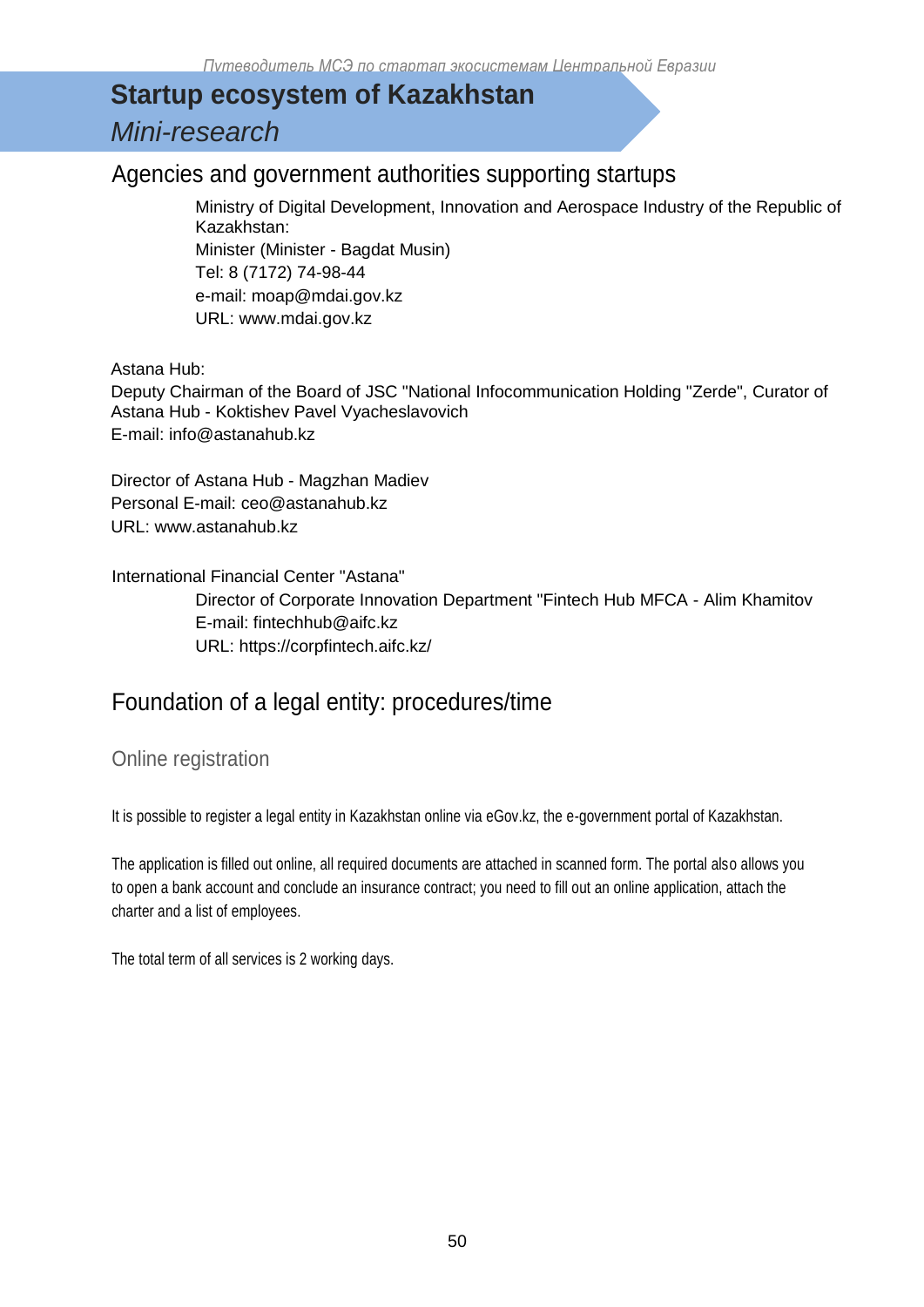#### Offline registration

You can register a legal entity offline in Kazakhstan at the Population Service Center (PSC) - A government agency whose main task is to provide a variety of services to citizens through a "one-stop" system.

Documents required to register a legal entity through the PSC, located in the place of residence or at the place of registration of the legal entity:

- application:
	- charter;
	- Articles of Incorporation;
	- The decision of the founder/authorized body of the legal entity to incorporate a legal entity (LLP is the most common form of legal entity in Kazakhstan - more than 95% of the total number of legal entities in Kazakhstan are LLP; in addition to LLP one may incorporate a branch or representative office, a subsidiary, a joint stock company, an individual entrepreneur);
	- A document confirming the location of the founder;
	- a receipt for payment of state duty.

You will need the following for the insurance company:

- an application form;
- staff schedule;
- Charter.

#### Registration of a legal entity in Kazakhstan by a foreign company

The citizens of other countries can register a company only while in Kazakhstan.

In order to open a legal entity in Kazakhstan, a foreigner must obtain an Individual Identification Number (IN), and a foreign legal entity must obtain a Business Identification Number (BIN).

To get IN/BIN you need to apply to CSC Center, where you need to write an application to get IN/BIN. An individual needs to attach a notarized copy of his/her passport translated into Kazakh and Russian to the application.

Delivery time takes 3 working days.

After getting IN/BIN it is necessary to get electronic digital signature (EDS) in CSC. Then it is possible to register a legal entity online through e-government portal.

If the legal entity to be registered already pays taxes in its home country, it is necessary to provide a tax number and an ID card when submitting documents to the CSC in order to avoid double taxation with those countries with which the relevant international treaties are in force.

Key point - foreigner should have C5 visa (business immigrants) for foreign natural entities, if visa is of different type, state authority can invalidate registration. It is easier for a foreign legal entity to register a company in Kazakhstan than for an individual, as a legal entity is not subject to the requirement to obtain a C5 visa.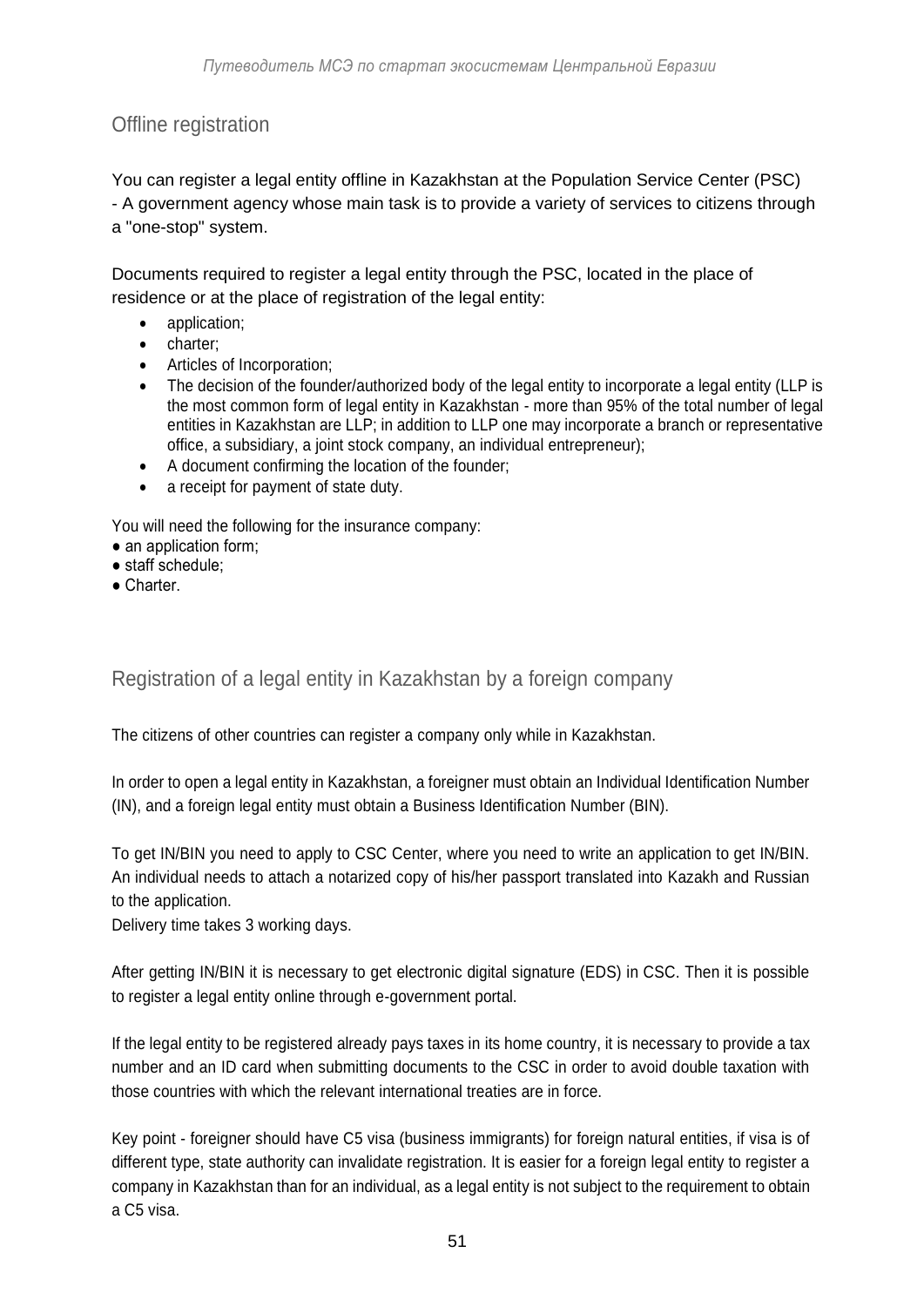For information only: what needs to be done before registration.

Before starting the process of registering a legal entity in Kazakhstan, it is necessary:

● to think up a unique name of the organization;

● to decide on a legal address (the legislation of the Republic of Kazakhstan allows registration of legal entities in non-residential premises, rented premises, the founder's apartment/house - it is acceptable to conclude an agreement on purchase of a legal address and use it for registration);

● to verify the type of activity (industry) of the future organization with the help of the General classification of types of economic activities (GCEA);

● to verify the scale of future activities (small, medium or large business).

## Corporate taxes in Kazakhstan

Good faith principle of taxpayers in taxation works in the country. This means that in tax disputes between the taxpayer and tax authorities, all uncertainties and unresolved issues of tax law are interpreted in favor of the taxpayer.

In Kazakhstan, the following rates of taxes and social payments have been established for 2020.

1. Corporate Income Tax. It is payable by most legal entities and amounts to 20% of net taxable income. A number of companies may apply for a special tax regime, which provides for lower tax rates.

In addition to corporate tax, permanent establishments of foreign legal entities are subject to a branch profits tax of 15% of the net income after the payment of corporate income tax. Thus, the effective income tax rate for permanent establishments of foreign companies is 32%.

1. Value Added Tax (VAT). All individuals and companies who carry out commercial activities in Kazakhstan and have an aggregate taxable turnover which exceeds 30,000 times the monthly calculation index (MCI, which is 2,651 tenge for 2020) during a calendar year must pay VAT. The standard VAT rate in Kazakhstan is 12% and applies to sales turnover of goods and services in Kazakhstan, as well as when importing goods into Kazakhstan. Certain types of activities are exempt from VAT, such as sale and lease of land and land use rights (except for land used for parking of passenger cars), financial, insurance and medical services.

2. Taxes and deductions related to wages:

● Individual Income Tax (IIT). It covers all kinds of compensations and payments, which an employee receives for work in Kazakhstan. The IIT rate is fixed and amounts to 10% for both resident and non-resident workers.

Social tax. It is paid by employers in Kazakhstan, including foreign employers that operate through branches and representative offices. Social tax rate is 9.5% (from 1 January 2025 it will be 11%).

● Social contributions to the State Social Insurance Fund. The rate is 3,5% (from 1.01.2025 it will be 5%). Contributions to the State Social Insurance Fund reduce social tax liabilities and do not represent an additional tax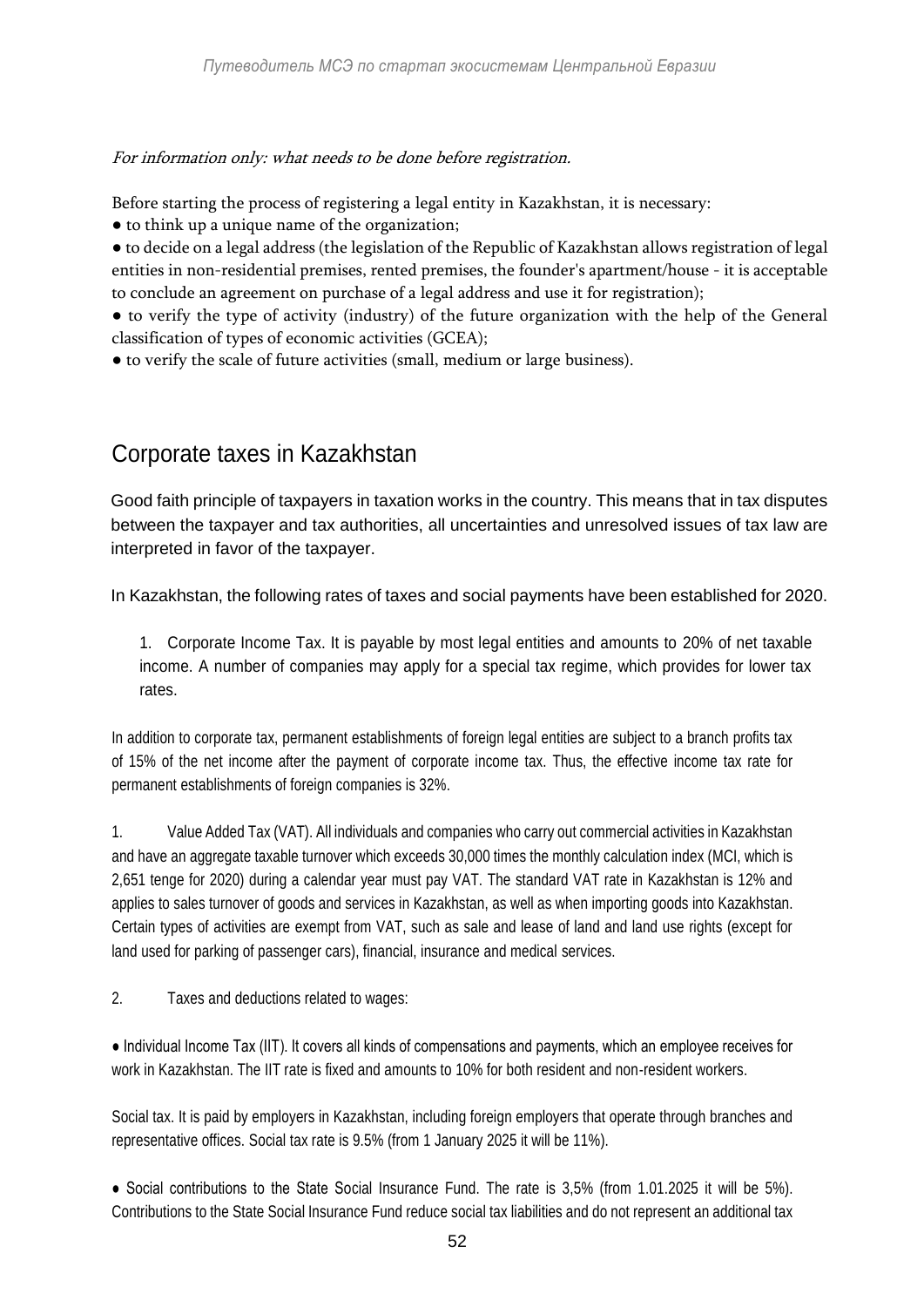*Путеводитель МСЭ по стартап экосистемам Центральной Евразии* burden for the employer.

●Mandatory pension contributions. Deduced from the salaries of citizens; the amount of the contribution is 10% of the accrued income.

● Mandatory medical insurance. For 2020-2021 the employer contribution rate is 2%, starting from January 2022 the rate will be 3%.

View a complete list of tax rates for 2020 [here.](https://online.zakon.kz/Document/?doc_id=32469577&pos=57%3B-46)

## Registration Place

As of July 2020, CSCs operated in the following cities of Kazakhstan: Almaty (5 CSCs ), Nur-Sultan (8 branches of CSCs ), Karaganda (6 CSCs ), Shymkent (4 CSCs ), Kokshetau (3 CSCs ), Aktobe (3 CSCs ), Taldykorgan (1 CSC), Atyrau (3 CSCs ), Ust-Kamenogorsk (3 CSCs) Semey (3 CSCs), Taraz (5 CSCs), Uralsk (3 CSCs), Kostanai (3 CSCs), Kyzylorda (3 CSCs),

Aktau (2 CSCs ), Pavlodar (4 CSCs ), Petropavlovsk (2 CSCs ), Turkestan (2 CSCs ).

A complete list of all Citizen Service Centers with addresses and working hours is available [here.](https://cabinethelp.kz/tsony-kz.html)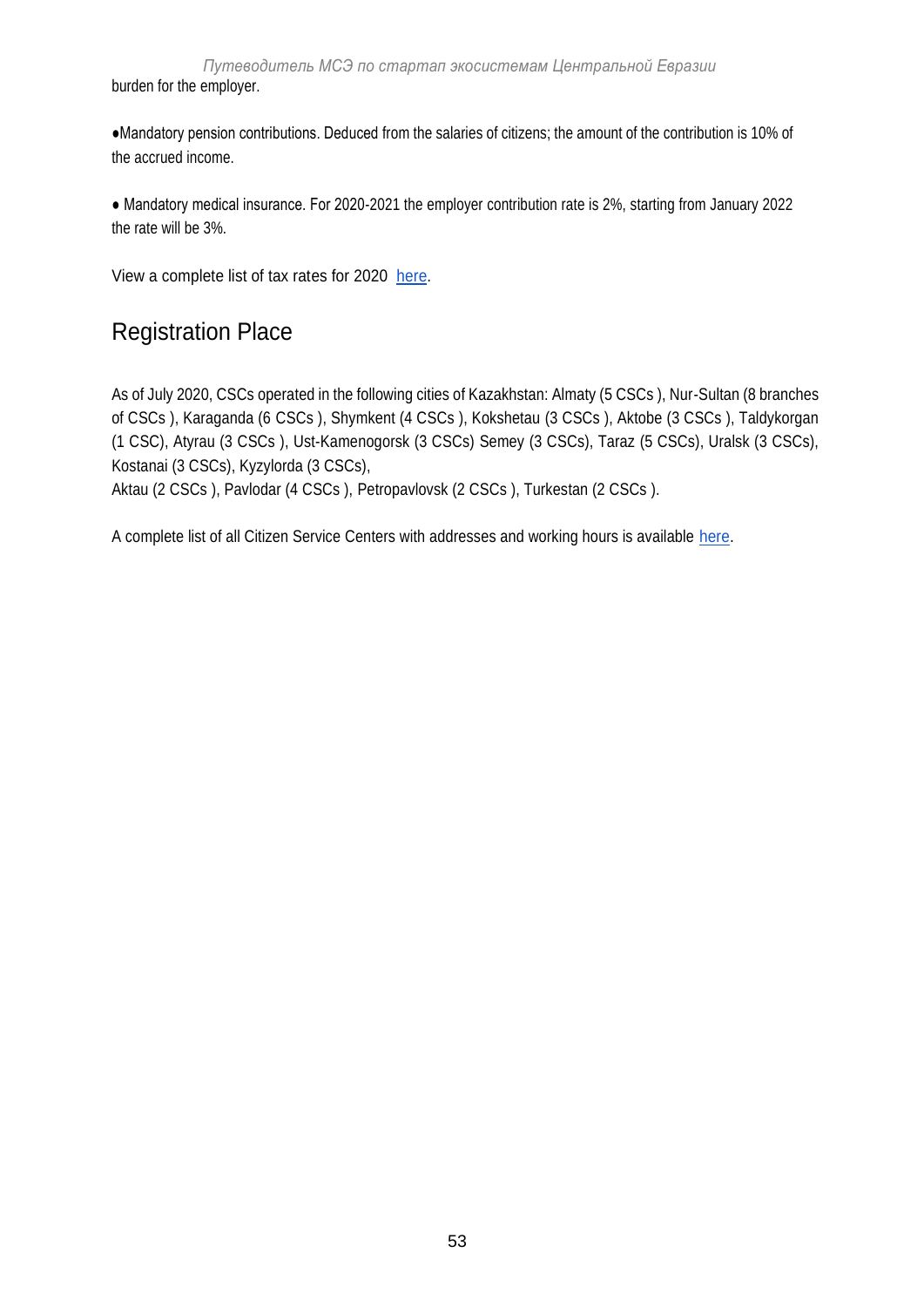You can register a legal entity online (available for citizens of Kazakhstan and foreigners who have received IN/BIN in Kazakhstan) at [eGov.kz.](https://egov.kz/cms/ru)

# Opening a bank account, foreign exchange operations, a brief description of the processes

You can open a bank account through the e-government website - the bank is selected from a list.

Depending on the bank the cost of opening an account may vary, some banks do not charge for opening an account.

To open a bank account via the e-government website, you need to attach the bank questionnaire in electronic form and additional documents (charter, sample signatures, statement of adherence to the Agreement between the bank and the client, extract from the Registry of securities holders, powers of attorney), if available, in scanned form.

A number of banks in Kazakhstan provide legal entities with an online account opening service via their website/mobile application. In addition, many banks allow legal entities to open accounts not only in tenge but also in Russian rubles, dollars, euros and yuan.

Below is a list of banks in Kazakhstan where legal entities can open accounts.

[Альфа-Банк](https://alfabank.kz/) [Fortebank](https://forte.kz/) Kaspi bank [Jýsan](https://jysanbank.kz/ru) Bank [Eurasian](https://eubank.kz/) Bank [Сбербанк](https://www.sberbank.kz/new/)

- [Народный банк](https://halykbank.kz/) [Банк Kassa Nova](https://kassanova.kz/) [Altyn](https://altyn-i.kz/)  [Bank](https://altyn-i.kz/) [Банк ЦентрКредит](https://www.bcc.kz/) [Банк](https://www.vtb-bank.kz/)  [ВТБ](https://www.vtb-bank.kz/) [AsiaCredit Bank](http://asiacreditbank.kz/)
- [Заман](http://zamanbank.kz/) Банк Capital [BankKazakhstan](https://capitalbank.kz/ru) [АТФБанк](https://www.atfbank.kz/) [Нурбанк](https://nurbank.kz/) [KZIBank\(КазахстанЗират](https://kzibank.kz/ru) [Интернешнл\)](https://kzibank.kz/ru)

For information only

Kaspi bank. Opening a current account in this bank is convenient for those who are going to open an online store, because there is an opportunity to promote products and services - the bank has its own online store, where goods can be placed by partners of the bank.

Eurasian Bank. It is possible to provide remote servicing, as well as to reserve current account (provided to legal entities and individual entrepreneurs - residents of the Republic of Kazakhstan, information about whom is available in the Tax Committee of the Republic of Kazakhstan). You can send an application for account reservation online.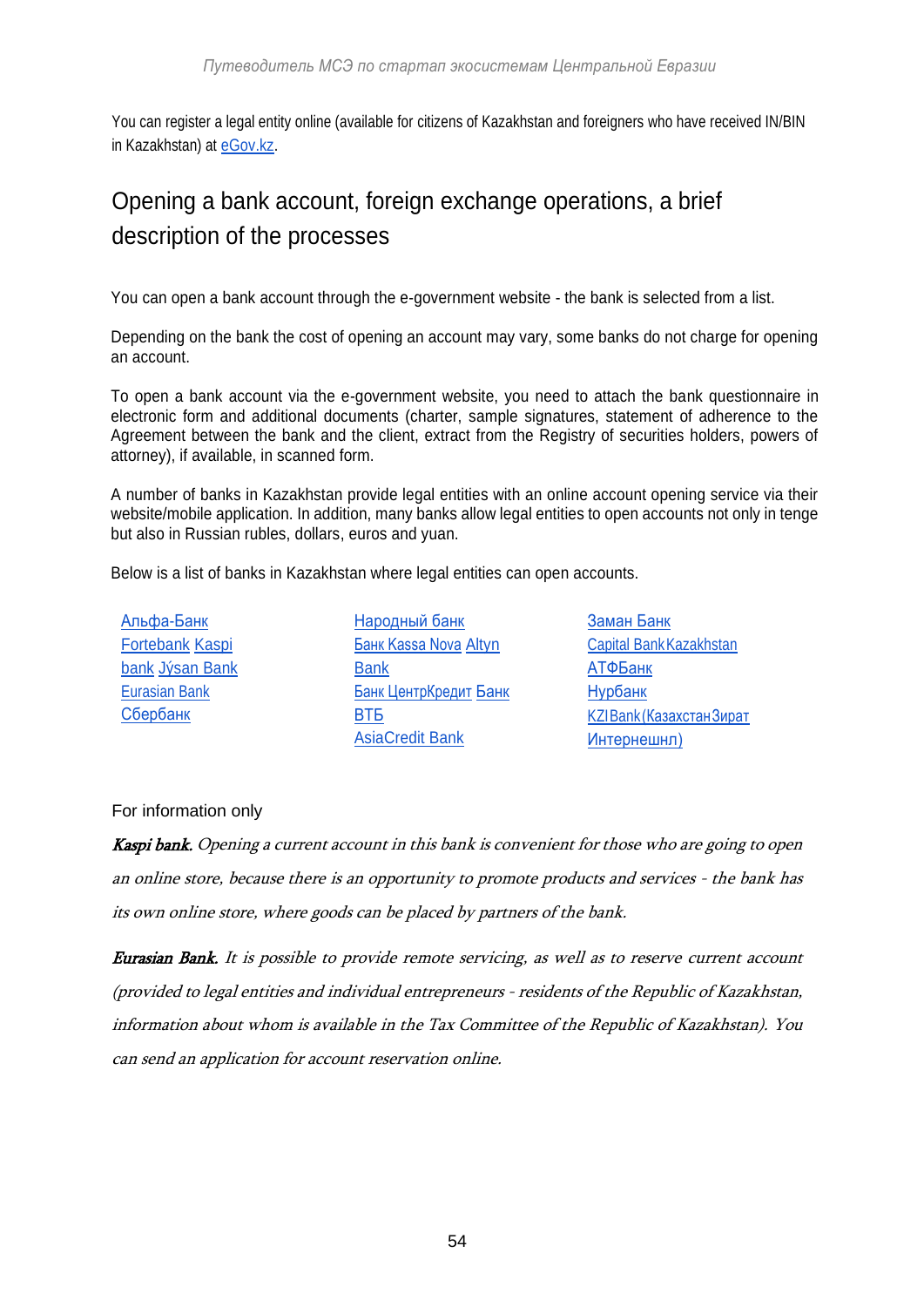#### Internet business regulation, e-commerce

As of the first quarter of 2020, Kazakhstan had the best e-commerce performance in Central Asia, with an annual growth rate of 55% in the e-commerce market through 2020.

The key regulators of Internet business and e-commerce in Kazakhstan are:

● **The Ministry of Digital Development, Innovation and Aerospace Industry of the Republic of Kazakhstan.** The activities of the Ministry are e-industry, innovations, e-government and public services. The Ministry is responsible for the implementation of the program "Digital Kazakhstan".

• The Ministry of Trade and Integration of the Republic of Kazakhstan, one of the activities of which is digitalization. The Department of Digitalization is responsible for this direction, and its work includes preparation and approval of draft regulatory legal acts in the field of informatization, coordination of the Ministry of Trade and Integration on digitalization issues and monitoring of implementation of the State Program "Digital Kazakhstan".

The Ministry of Trade and Integration developed electronic platforms Onay Bazar and HappyFood.kz.

#### About the "Digital Kazakhstan" program

State program "**Digital Kazakhstan**" - is a comprehensive program aimed at improving the standard of living of the country's population through digital technology. One of the directions of the program is the digitalization of the economy, which includes Internet business and e-commerce.

#### Programs that help startups from other countries obtain grants

**Astana Hub** is the largest international technopark for IT startups in Central Asia. It offers relocation to startups with the opportunity to participate in various thematic programs and *accelerators*, to get access to the international financial center, tax preferences, startup visa, free workspace, as well as investment opportunities.

**Startup Kazakhstan**, the international acceleration program for startups, offers the startup of the project in the market of Kazakhstan in 3 months, support from the Kazakh government and national corporations and an opportunity to present to the potential investors. The program is available in Russian as well as in any country. Participation in the program is free of charge, the costs of flights and accommodation in Kazakhstan during the on-site events are paid individually.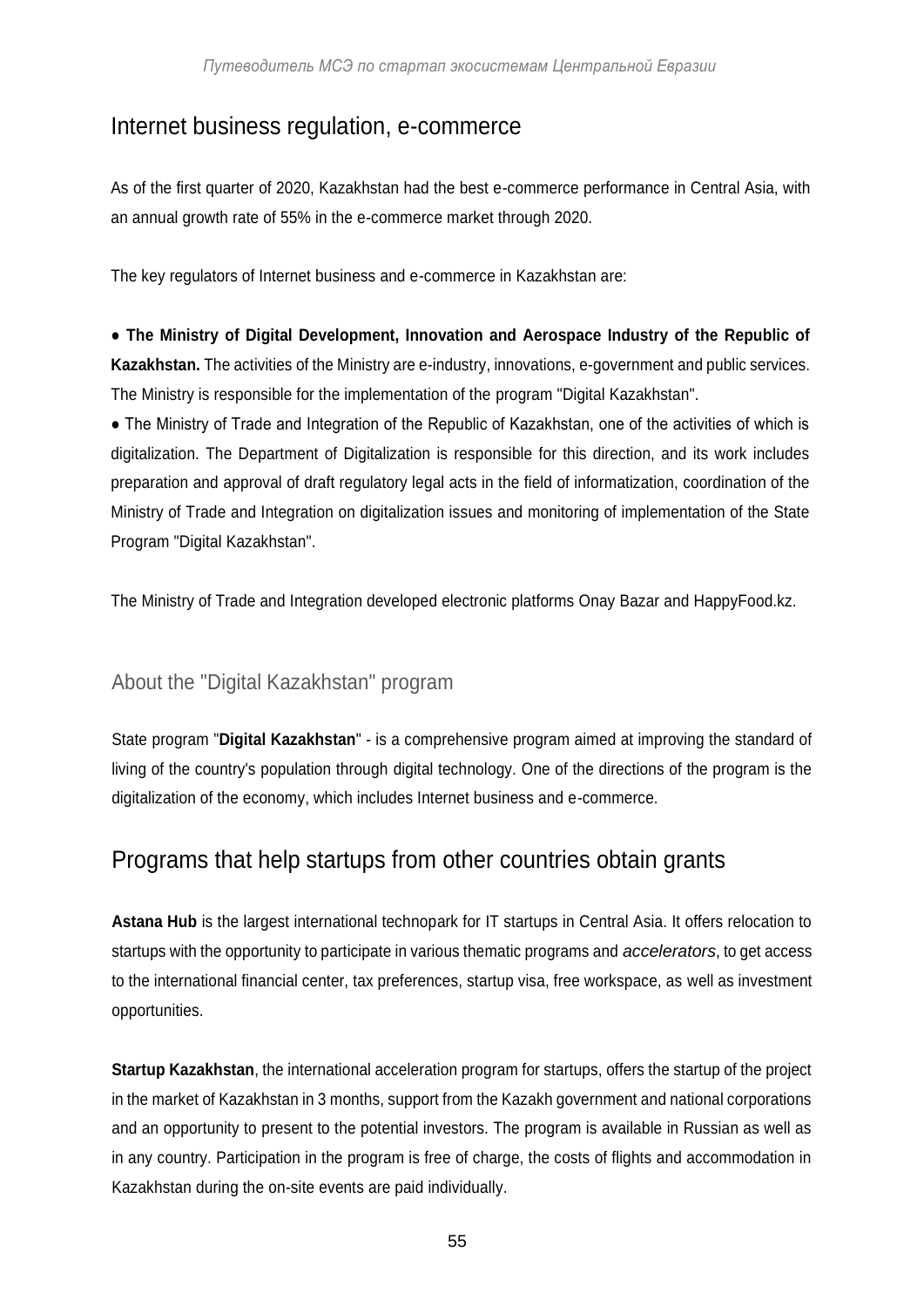# IT recruiting and other services for finding highly qualified professionals

A list of companies that can help a startup/IT company recruit in Kazakhstan is provided below.

- Recruitment company **Elite**. It offers a range of services in the field of personnel consulting, has a wide partner network in many regions of Kazakhstan and abroad.
- Recruitment Agency **[BOLASHAK Expo.](http://www.bolashakexpo2017.asn.kz/)** It promises to find employees of any specialty, operating all over Kazakhstan.
- Recruitment Agency **ProfExclusive**. It recruits employees at all levels.
- Agency [Optimum Recruitment&Executive Search.](https://www.facebook.com/www.optimist.kz/) Recruitment in areas: management, business development, information technology, law, etc.
- Recruitment Agency It Develop. It offers access to online resume databases.
- Recruitment company **Antal**. It helps you find specialists in IT, software development, finance, accounting, sales, and a number of other professional fields.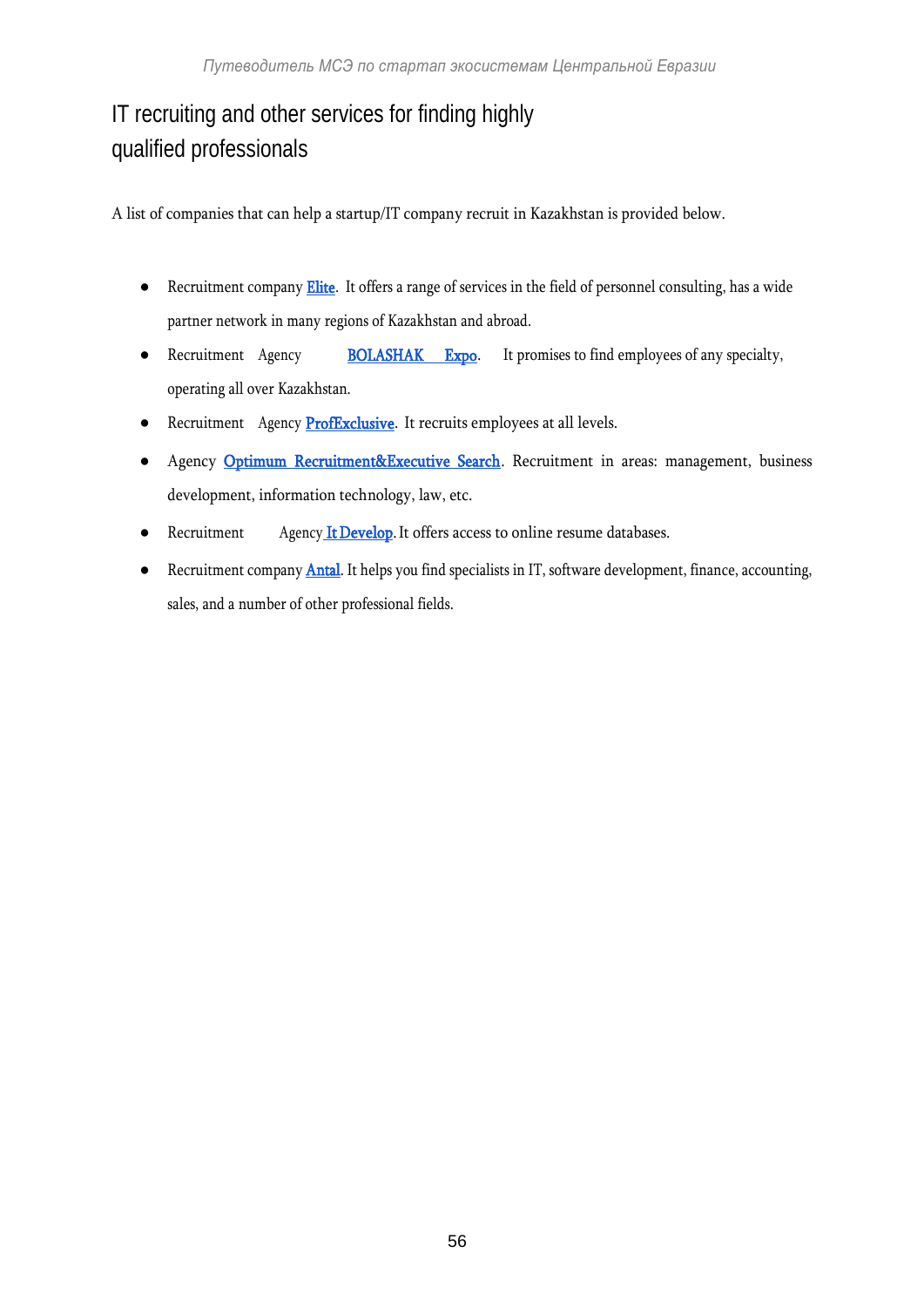## Startup Acceleration Platforms in Kazakhstan

[Accelerator Astana Hub \(](https://accelerator.astanahub.com/9)subdivision of the international technopark of IT startups Astana Hub, created in the city of Nur-Sultan on the basis of the EXPO-2017) is an acceleration program for technological startups. The duration of the program is 12 weeks. The program is free for both residents and participants from other countries of the world.

**International Accelerator StartUP [Kazakhstan](http://startup.techgarden.kz/)**. The program is in Russian, you can apply and participate in the program online from anywhere in the world. Participation in the program is free, but the cost of flights and accommodation in Kazakhstan during on-site events must be paid individually.

**Business Incubato[r MOST](http://most.com.kz/)** offers business acceleration, consulting and investment services. Partner network in 150 countries and more than 70 partners in Kazakhstan.

#### **Field Accelerator for Logistics IT Startups [DAR Lab](https://darlab.asia/)**.

**Бизнес-акселератор Назарбаев Университета QUICK [START](http://nuris.nu.edu.kz/accelerator2020)**. The duration of the program is 6 weeks. It provides an opportunity to receive a grant and attract investment, provides access to Quick Start partner infrastructure, access to FabLab, DCLab, Nazarbayev University laboratories, co-working space, allows interaction with foreign partners of Nazarbayev University, provides educational support.

**[BI Innovations](https://www.facebook.com/bi.innovations/?ref=page_internal)** – an innovative division of the BI Groub construction and investment holding company. BI Innovations business incubator works with startups that create technological products for the construction and real estate industry. The most developed and promising projects receive investments from the investment company BeInTehc Ventures.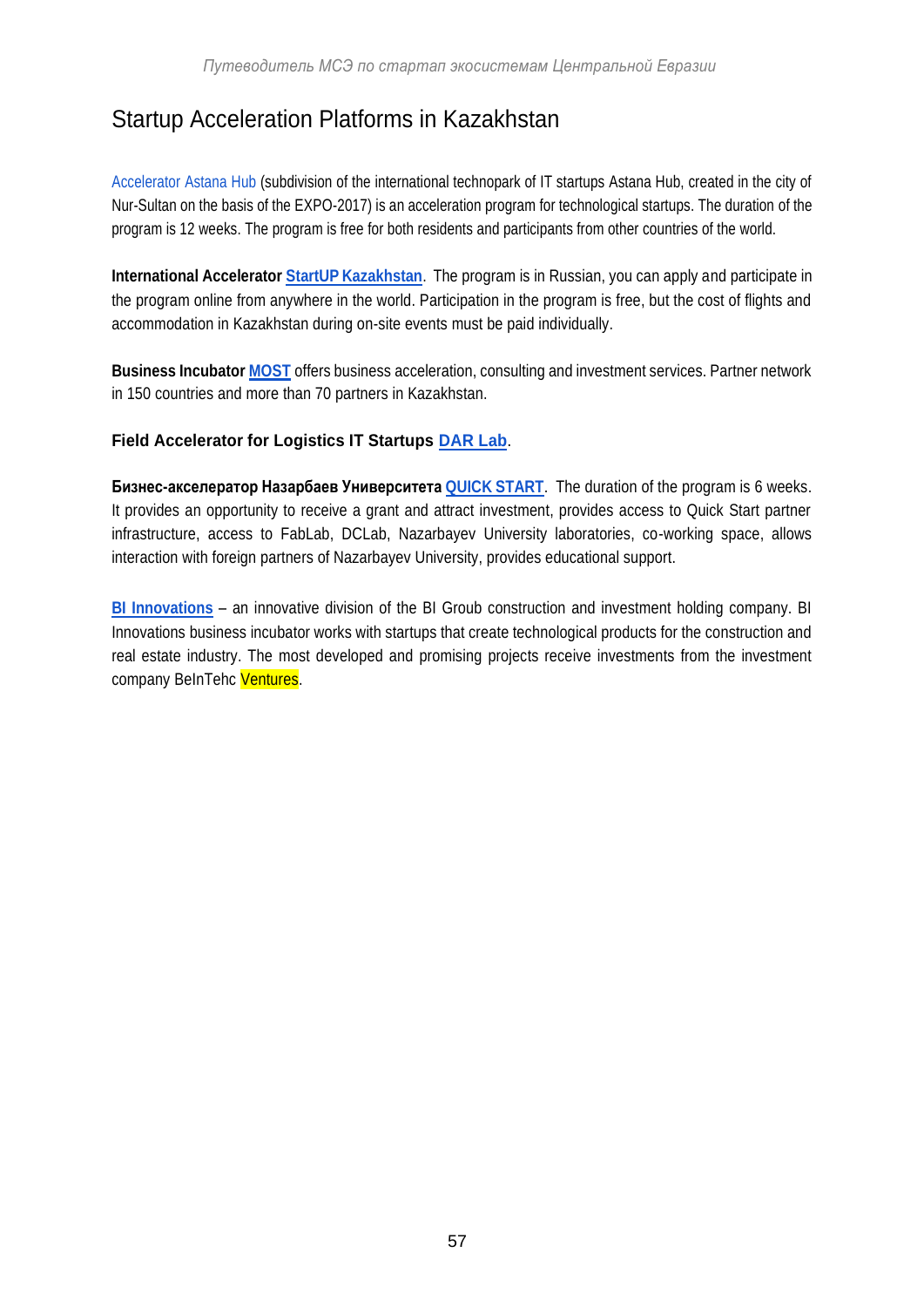*Путеводитель МСЭ по стартап экосистемам Центральной Евразии* Co-working spaces

Name - Seedspace Astana Address - 46 Sauran Street, Astana, Kazakhstan WEB-address - <https://www.seedspace.co/en/co-working/nur-sultan/> Overview - <https://www.coworker.com/kazakhstan/astana/seedspace-astana> Working hours - Mon-Fri: 8:00 - 18:00 Rental price of a fixed working place - need to check with the administration Price of a working place in Open Space - need to check with the administration Availability of personal office space - yes (KZT 114,000/1 month) Availability of rooms for meetings - yes

Name - SmArt.Point Address - Baizakov St 280, Almaty 050040, Kazakhstan, +7 727 313 2050 WEB-address - <https://smartpoint.me/> Overview - <http://hommes.kz/blog/2019/10/27/novoe-mesto-kovorking-smartpoint-2-v-almaty/> Opening Hours - Mon-Fri. - Fri: 8:00 am- 6:00 pm Fixed rent price - KZT 75,000 / 1 month Price of a workplace in Open Space - KZT 50,000 / 1 month Personal office space - yes Availability of rooms for meetings - yes

# General characteristics of Kazakhstan in terms of the development of startups and digital services

Kazakhstan's startup ecosystem is in its formative stage: there is the necessary infrastructure (incubators, accelerators, co-working spaces, technology parks, educational programs), some startups have already been able to attract (usually from abroad) investments in the millions of dollars. As for local investors, businessmen and organizations having the means to invest do not yet perceive startups as an option for investment. As a rule, if local market players do invest in startups, they do so in the form of angel investments.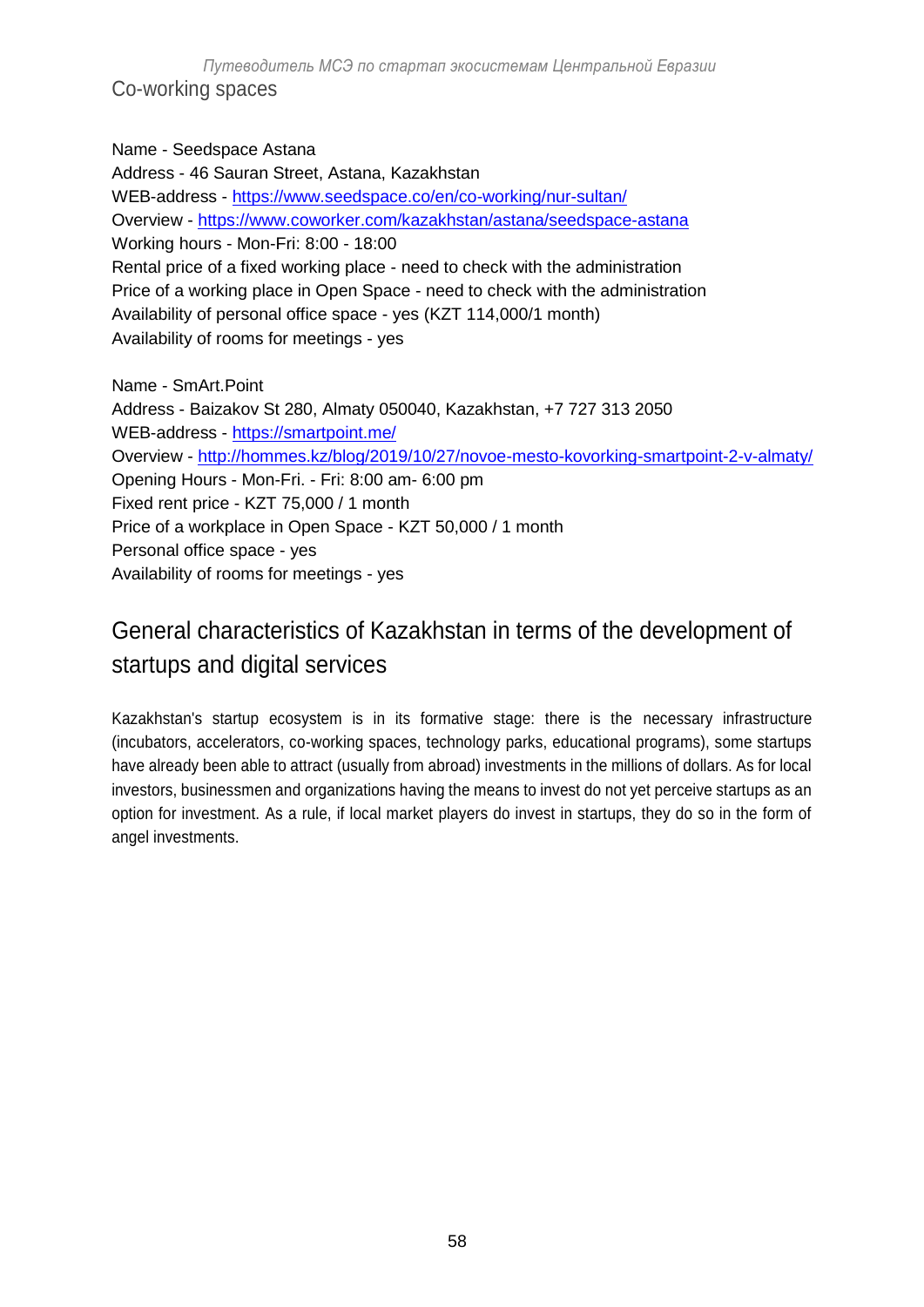If we talk about venture capital funds, this sector is still at a very embryonic stage in the country, however, the following are operative:

- **QazTech Ventures,** a subsidiary of Baiterek Holding, attracts foreign venture capital funds to finance Kazakhstan's startup projects.
- **SingulariTeam Fund. It** was founded by the Kazakh businessman Kenes Rakishev and his partner from Israel, Moshe Hogega. The fund invests in projects in the field of artificial intelligence, robotics, VR, etc.
- **BeInTehc Ventures** an investment company, a division of BI Group, invests in startups in the construction sector.
- **Ihsan Capital** a new venture fund founded by Amirkhan Omarov, former director of BeInTehc Ventures and an active participant in the development of the innovation ecosystem in Kazakhstan.

## Development of the fintech market in Kazakhstan

Dozens of fintech projects are being implemented in the country in areas such as:

- investment crowdfunding (for example, ikapitalist.kz);
- online bookkeeping (e.g., BUCHTA);
- infrastructure solutions for banks and MFIs (for example, First Credit Bureau, wooppay, RPS Asia);
- marketplaces (for example, prodengi.kz, https://bai.kz/);
- new generation banks (e.g., kaspi.kz, b1nk.kz, Altyn-i);
- payments and purchases (for example, Personal cash desk, zenge).

Fintech Hub of the International Financial Center "Astana" influences the development of fintech sphere in the country.

"The development of the fintech field in the country is influenced by the Fintech Hub of the Astana International Financial Center, where programs to support start-ups, corporate innovations, and the venture capital market are carried out.

Together with the Swiss fund Seedstars and the Kazakh business incubator Most Fintech Hub "Astana" implemented the international acceleration program "FintechStars". In addition, in 2019 MFC Astana and Visa launched the Visa Everywhere Initiative fintech program. This is a global innovation program that sets goals for startups to meet tomorrow's challenges in payments and commerce.

## The possibility of using blockchain technology

The Association of Blockchain and Data Centers Industry in Kazakhstan is a voluntary association of legal entities created to develop and popularize blockchain and data center technology in Kazakhstan and to represent the interests of companies that develop these technologies in the country. The Association works in such areas as the automation of processes in the banking industry in order to reduce costs and accelerate transactions, cybersecurity, development of startups in the field of blockchain and cryptocurrencies, financial instruments (implementation of smart contracts) and others.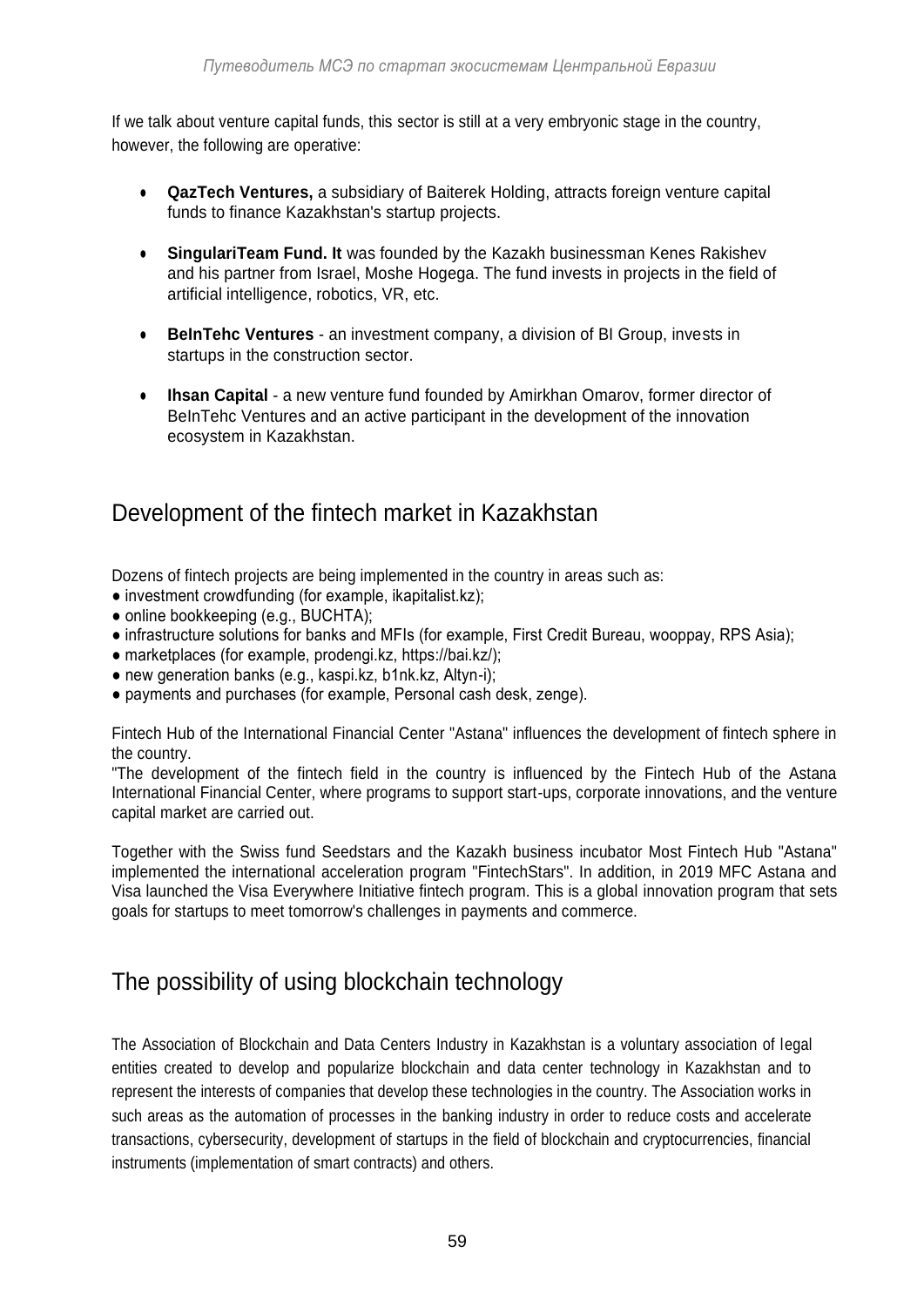A draft law of the Republic of Kazakhstan "On amendments and additions to some legislative acts of the Republic of Kazakhstan on the regulation of digital innovations" is being developed. Amendments and additions will include new concepts and phenomena related to the field of blockchain and cryptocurrencies in the legal field of Kazakhstan.

At the end of 2019, Kazakh telecommunications company Kazakhtelecom presented a distributed blockchain platform BaaS (Blockchain as a Service), which will make it easier for government agencies and businesses to implement and operate blockchain systems. The platform is in test operation.

Such projects as KazPost PayPost JSC to implement smart contracts, the project of the Ministry of Finance of Kazakhstan to transfer VAT accounting to the blockchain register are being implemented on a state level.

# Special benefits for startups, IT companies, registration procedures for benefits

Technopark Astana Hub provides tax benefits to its participants - it is zero rates on some taxes and simplified labor regime for foreign workers.

To become a member of the technology park, it is necessary to submit an application. At the same time, participants of the programs of acceleration and incubation of technopark do not automatically become its participants. They have to register under general conditions: by filling out an online application.

After completing the electronic application, to which scans of the necessary documents are attached, the technopark checks and informs about the decision. If it is positive, it is necessary to conclude an agreement with the technopark, which will spell out the conditions of the participant's activities.

The list of documents required for registration:

- a certificate of state registration or re-registration of a legal entity for residents of Kazakhstan
- a document confirming state registration in the country of incorporation with indication of state registration number or its equivalent - for non-residents;
- a copy of a document that confirms the authority of the person acting on behalf of the applicant in submitting the application, in case it is not the applicant himself, it may be an order, a decision of the founder or a power of attorney;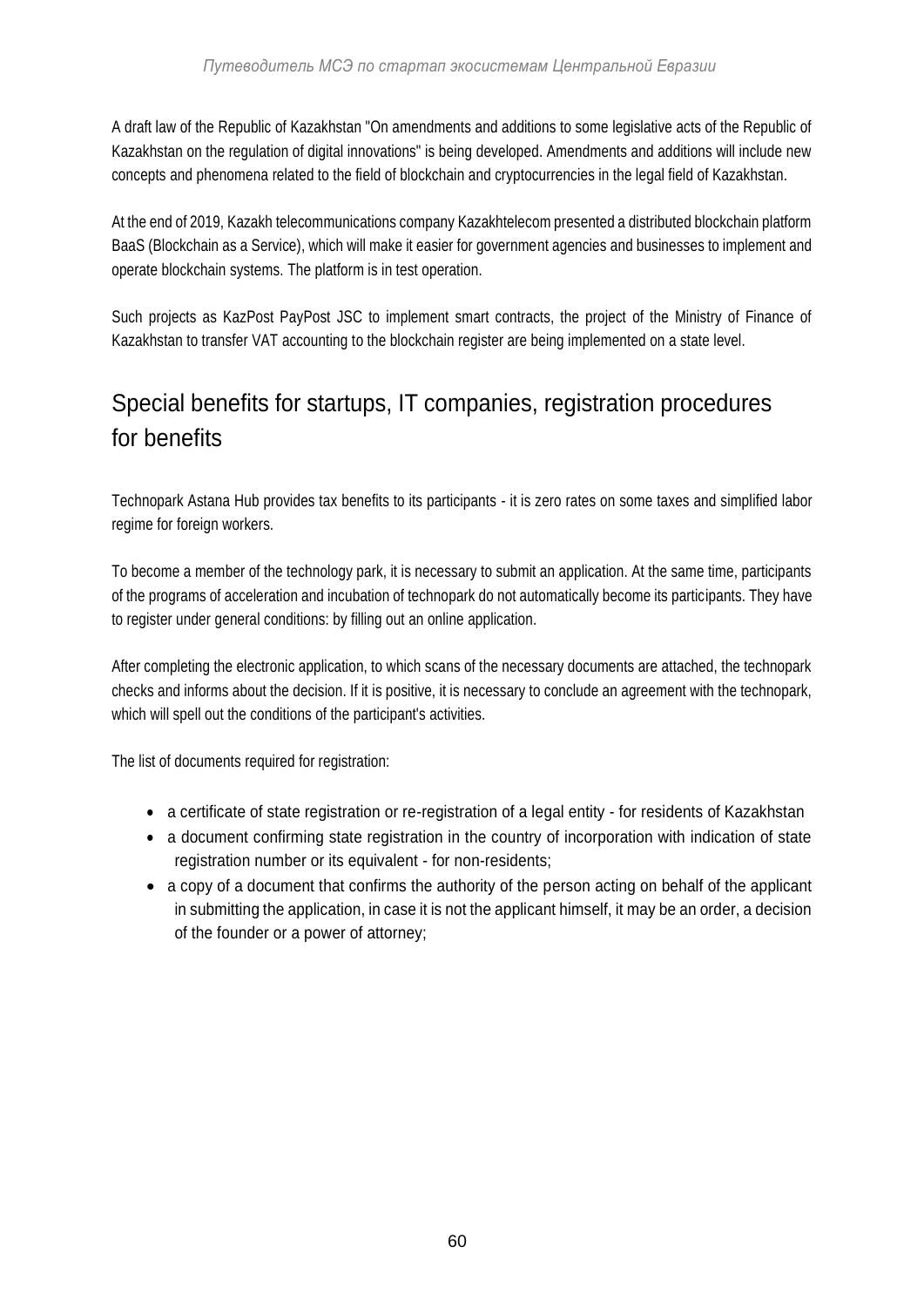- A document on the location of the applicant's company, where the applicant plans to carry out activities - for example, a lease agreement;
- information on the number of employees (residents and non-residents) planned to be employed for the project (number and terms);
- a certificate of absence of tax debts issued not earlier than ten days before the application (applies only to residents);
- business plan of the project, which should relate to the priority activities in the field of information and communication technologies.

In July 2018, the Astana International Financial Center opened in Kazakhstan. The founders expect that this project will help Kazakhstan become a financial center comparable to Singapore or Dubai. The Astana Financial Center operates under English law and provides tax benefits to residents: no income tax is levied until 2066.

For becoming a member of the Astana International Financial Center, it is necessary to register.

# General economic situation in Kazakhstan, conditions for relocation and office opening

According to the Statistics Committee of the Ministry of National Economy of Kazakhstan, the average monthly wage nationwide in August 2020 was 211,226 tenge, equivalent to \$494.3.

Inflation (August 2020 to December 2019, %) was 4.6%, the unemployment rate in the second quarter of 2020 was 5%.

Food prices in 2020 equivalent to \$ are (data of Numbeo.com service):

- $\blacksquare$  milk (1 liter) \$0.74
- loaf of white bread  $(500 g) $0.30$ <br>rice (white  $1 kg$ ) \$0.78
- rice (white, 1 kg) \$0,78
- $\bullet$  eggs (12 units) \$0,99
- $\blacksquare$  local cheese (1 kg) \$5,81
- chicken fillet (1 kg) \$3,33
- $\bullet$  beef loin (1 kg) \$5,38
- $\blacksquare$  apples (1 kg) \$1,29
- **bananas (1 kg) \$1,35**
- $\blacksquare$  oranges (1 kg) \$1.60
- $\blacksquare$  tomatoes (1 kg) \$1.53
- $\blacksquare$  potatoes (1 kg) \$0,38
- **bottle of wine \$5.87**
- $\blacksquare$  local beer  $(0.5 \, \text{l})$  \$0.77
- cigarettes (pack) \$1.17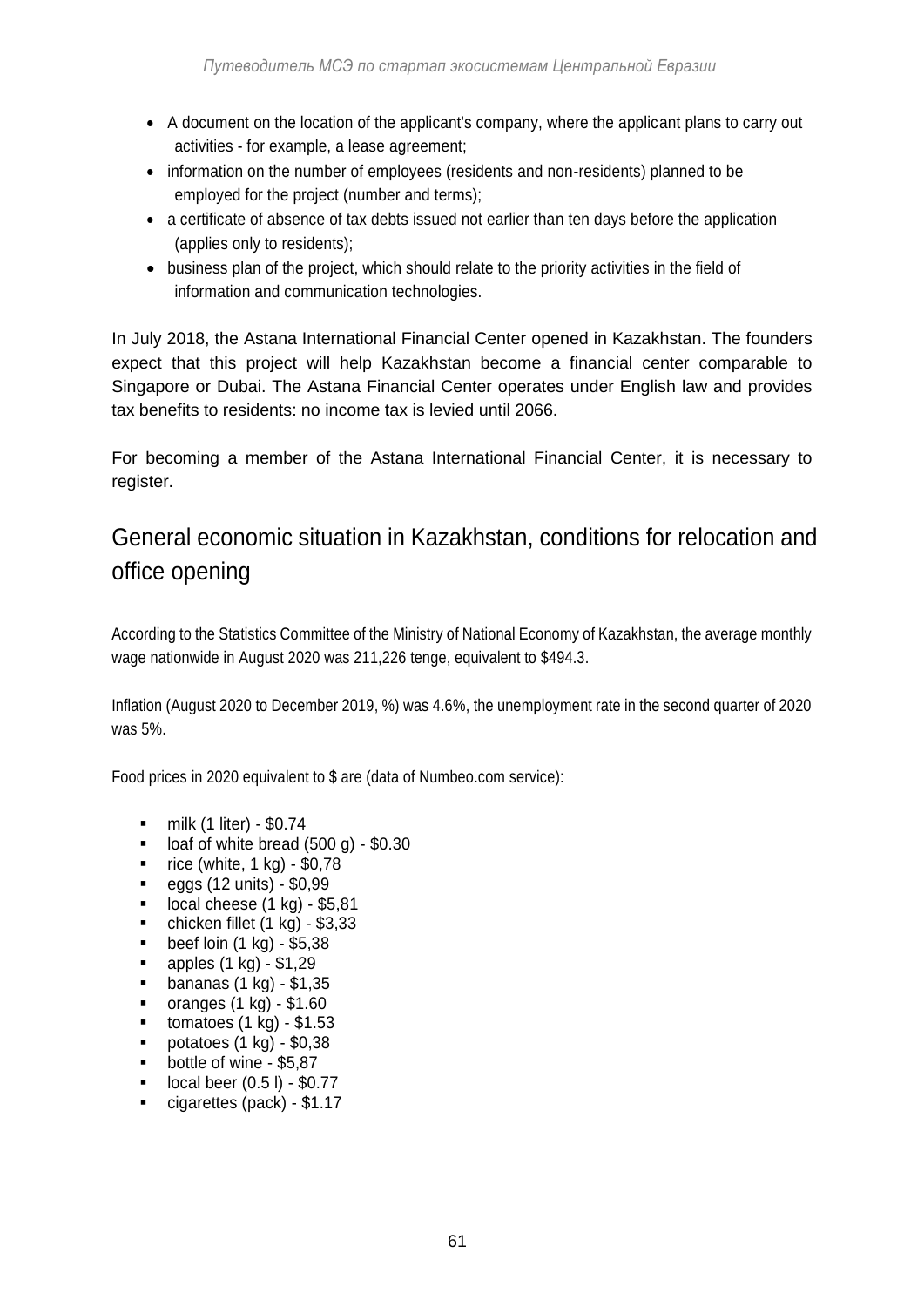#### *Transport prices*

- Ticket for urban passenger transport \$0.21
- a monthly pass for one type of transport \$14.09
- cab fare (average fare) \$1.17
- $\blacksquare$  1 km of cab ride \$0.35
- 1 liter of gasoline \$0.40

Utility bills:

● Basic utilities for an 85 m2 apartment - \$48.93

Rental Housing:

- 1-bedroom apartment downtown \$296
- One-bedroom apartment in the residential district \$194

#### Relocation and Office Opening Opportunities

Astana Hub provides opportunities for startups to relocate. The application for relocation to Astana Hub can be submitted by existing IT businesses and startups with a ready MVP (minimum viable product). Startups participating in Astana Hub Technopark receive tax benefits and free access to the co-working space.

The cost of renting an office in Nur-Sultan with an area of 70 m2 is around \$470-600.

# Prototyping labs and Hi-Tech manufacturing facilities

- **Astana Business Campus Fab Lab** is the first digital production laboratory in Nur-Sultan, part of the global Fab Lab network. Here you can create a product prototype, find like-minded people, and learn how to work with advanced 3D prototyping equipment. In order to use the services of the laboratory, you need to buy a subscription and reserve the equipment.
- Prototyping Lab at Astana Hub.
- **DC Lab** co-working space for designers, filmmakers, animators and illustrators, when purchasing a subscription, which provides the opportunity to use equipment (iMac and PC 10-core monoblocks, Wacom Contiq professional graphic tablets, as well